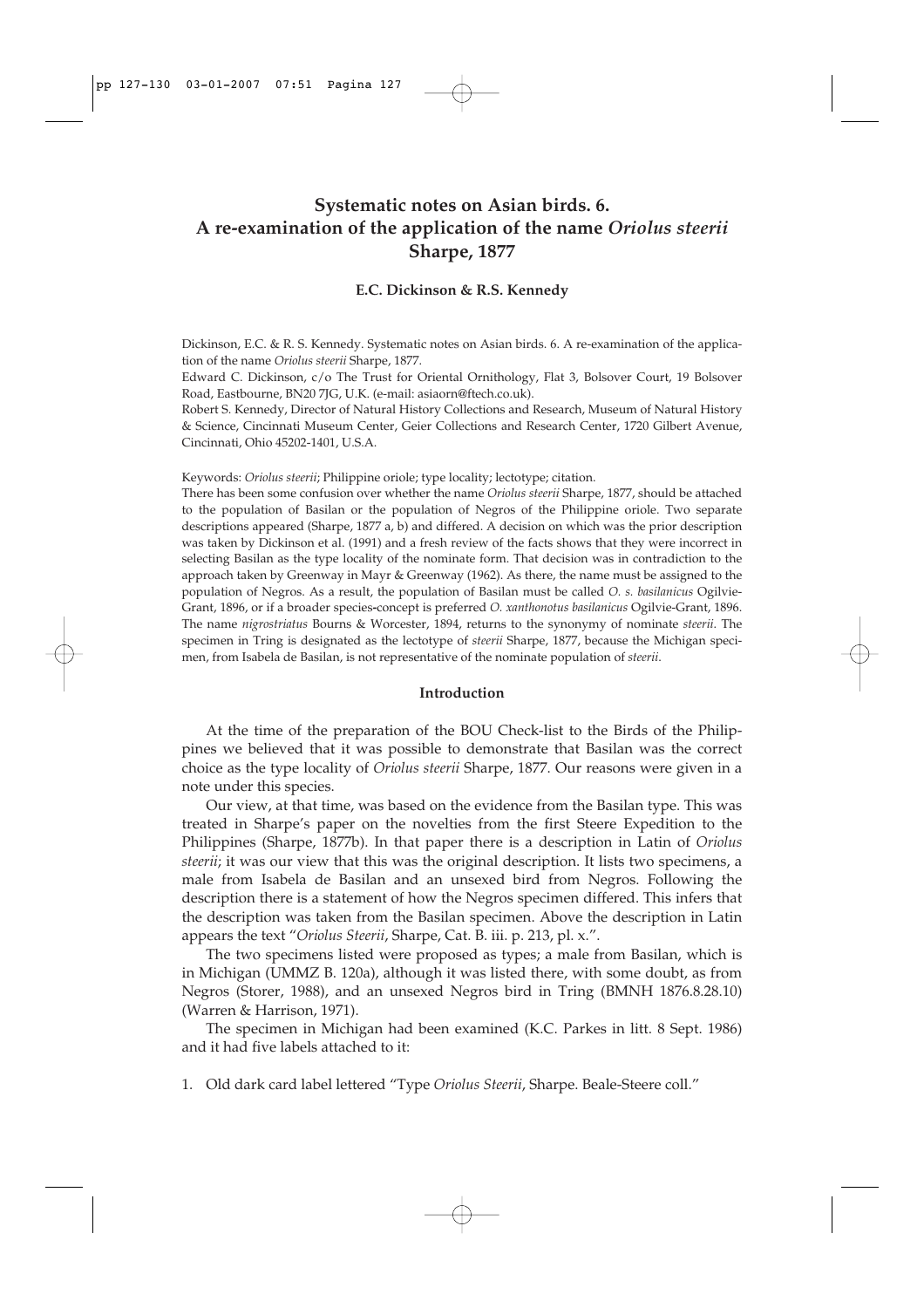- 2. An old large Michigan University Museum label saying "No. B120a. *Oriolus steerii* Sharpe. Basilan, Philippine Isls. Beale and Steere." Above "B120a" is written "6677" and "Basilan" is crossed off and "Negros" written on.
- 3. Sharpe's label, with "*Oriolus steerii*, Sharpe, Type" in his writing.
- 4. A 1903 University of Michigan Museum label with "Negros, Phil. Isl. B. 120a" on recto and "The B. M. Cat. gives Isabella de Basilan." on verso. "Negros" has been lined out in pencil; again "6677" has been written above "B.120a".
- 5. A new red type label.

The original label data and the original 'UMMZ entry', or register entry, both gave "Isabella de Basilan" and the amendment to the locality on the label is incorrect. It was caused, presumably, by some misunderstanding over the nature of earlier debate as to the correct type locality. In the BOU Check-list (Dickinson et al., 1991) we considered this specimen to be the holotype on the grounds that the Latin description related to it and that the differences in size, colour and striping below in the associated Basilan bird were made clear — although not thought sufficient by Sharpe to warrant a separate name.

However, the specimen in Tring, which is undoubtedly from Negros, has also been listed as the holotype (Warren & Harrison, 1971).

## **Re-examination of the evidence**

The Negros population was earlier reviewed on the basis of the work of the Menage Expedition and the name *Oriolus nigrostriatus* Bourns & Worcester, 1894, was given to birds from Negros and Masbate. These authors wrote "the first specimen of this species was obtained by Dr. Steere in the island of Negros in 1874, and was described by Dr. Sharpe ... who called attention to certain differences between it and *O. steerii* from Basilan, but did not care to found a species on such slender evidence as he had to hand."

Soon after John Whitehead collected in Negros and obtained a series (Ogilvie-Grant, 1896). This author considered Bourns & Worcester "mistaken in supposing that the type of *O. steerii* comes from Basilan" and pointed out that the original description was the nearly simultaneous one in the Catalogue of Birds in the British Museum (Sharpe, 1877), and that the description there and the accompanying plate make it quite clear that the Negros bird was the specimen described. However, this view was not initially accepted (Worcester & Bourns, 1898), and as these two authors had accompanied Steere on his second expedition to the Philippines it is likely that their views were formed by his. Indeed, Steere was alive and may have been consulted.

There was, one can imagine, room for doubt over the exact dates of the two published descriptions, although the inclusion of the page reference to the Catalogue in the text of the Transactions of the Linnean Society article meant that the former should have appeared first.

Indeed, the next thorough work on Philippine birds (McGregor, 1910) shows evidence of further research on this point. In this the name *Oriolus steerii* is credited to "Sharpe, Cat. Bds. Brit. Mus, 3, 1877 (Oct. or earlier)", based on a "description of the adult from Negros" and the same name appears, in the synonymy of *Oriolus basilani-*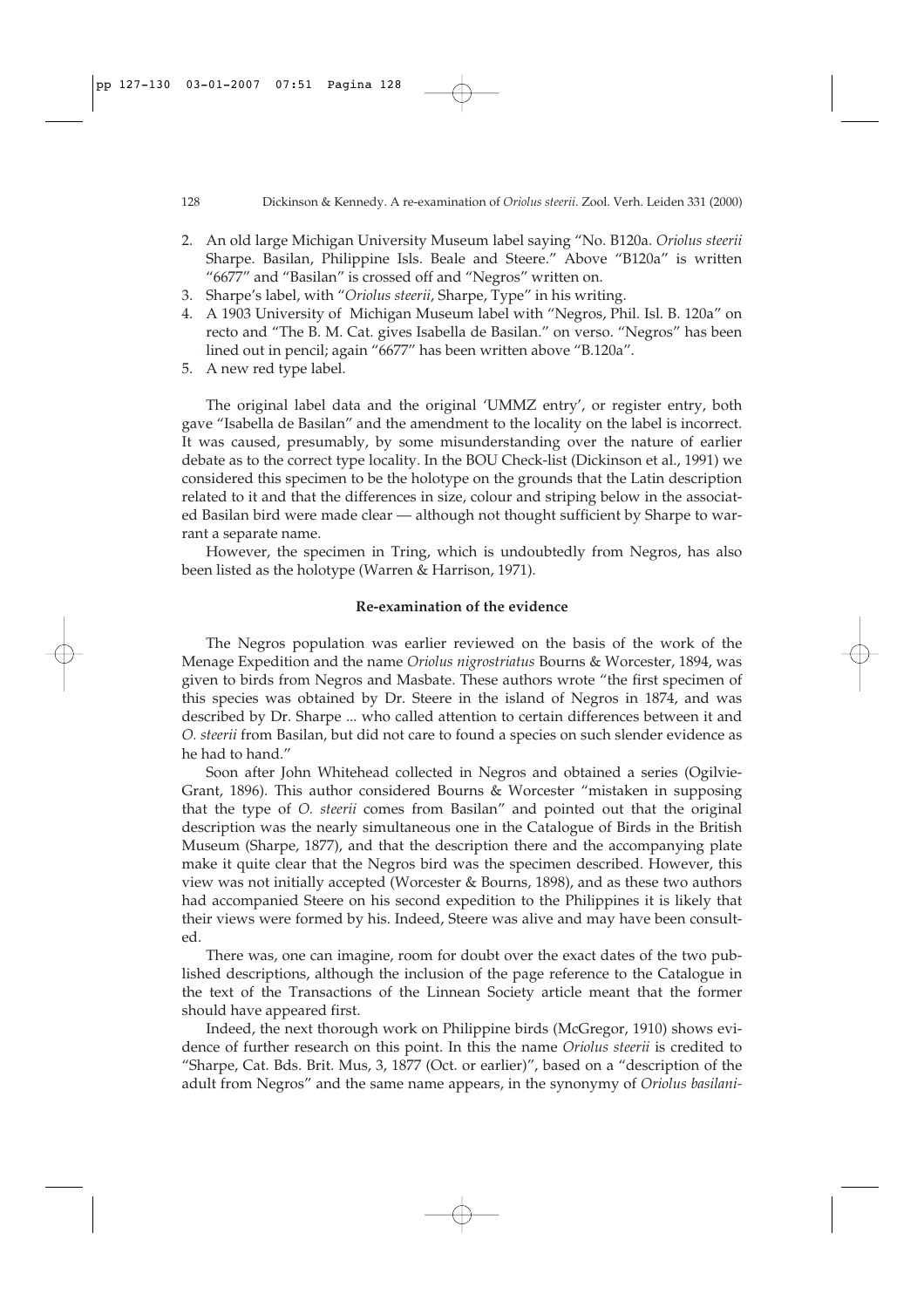*cus* Ogilvie-Grant, 1896, with the reference to the Transactions of the Linnean Society paper and a date of November 1877.

After a careful comparison of the Negros type with the description in the Catalogue of Birds in the British Museum we are now satisfied that this approach was correct. The description in English (Sharpe, 1877a) is, we agree, of the Negros type in the Natural History Museum in Tring. It is not a translation from the Latin, which was of the Basilan bird (Sharpe, 1877b); it has clearly been written, and we believe rewritten, with the Negros specimen in hand. The plate in the Catalogue of Birds in the British Museum is also apparently painted from the Negros bird. Sharpe (1877a) gave a range that included Negros and Basilan.

We have not been able to further substantiate the dates of publication, but believe the dates suggested by McGregor (1910) should be accepted and that, priority having been accorded to the description in the Catalogue of Birds in the British Museum, the type locality must of necessity be that of the bird described. This does not change our view that what Steere and Sharpe both *originally intended* was to describe a new form from Basilan with a closely similar population on Negros. Sharpe (1877b) only provided descriptions in Latin for taxa that were proposed as new, and in his introduction under the heading 'Negros' he listed this species as new (not doing so under Basilan). We believe that this proves that this paper was written first. However, because the new volume of the Catalogue of Birds in the British Museum appeared first the original intent was not quite what was achieved. The result was one new taxon, as intended. The importance of whether its type locality was Basilan or Negros was not foreseen, both specimens being made types. In the Catalogue of Birds in the British Museum the specimen in the BM is referred to not as "type of species" (the standard term employed – usually for a holotype) but as "one of the typical specimens". Sharpe's written "type" on the Basilan specimen in Michigan probably indicates the earlier intention, but is consistent with it being one of the typical specimens as it was declared to be (Sharpe, 1877a).

The island of Basilan is now considered to hold a distinct population, and the opportunity (presented by the confirmation that the name must be attributed to the birds of Negros) is hereby taken to designate the Negros specimen (BM 1876.8.28.10) as the lectotype. The Basilan male, although not representative of the population named *Oriolus steerii*, was declared a type and is now therefore a paralectotype.

### **Acknowledgements**

We are indebted to K.C. Parkes for his work on this problem; following his recent illness we have tried unsuccessfully to obtain confirmation one way or another on whether he wished to co-author this paper. In the absence of this we must leave him the freedom to disagree with our conclusions. We hope, of course, that this will not prove necessary. We would also like to acknowledge constructive and helpful discussion with Michael Walters at the Natural History Museum, Tring, Herts., U.K.

#### **References**

Bourns, F.S. & D.C. Worcester, 1894. Preliminary notes on the birds and mammals collected by the Menage Scientific Expedition to the Philippine islands.— Occ. Pap., Minn. Acad. Nat. Sci. 1(1): 1-64.